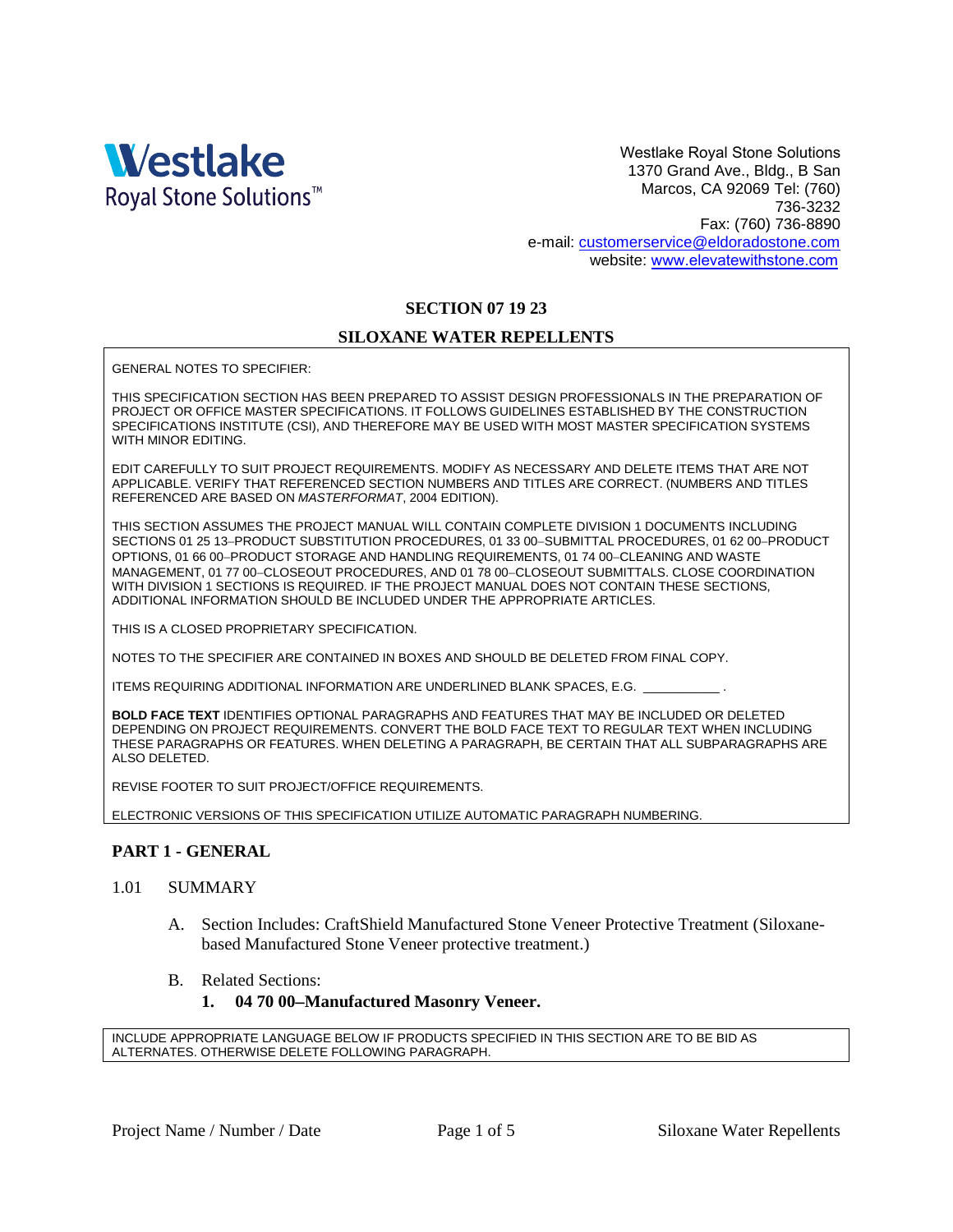## **C. Alternates:**

## **1. Reference Section 01 23 00Alternates.**

## 1.02 REFERENCES

- A. American Society for Testing and Materials (ASTM):
	- 1. ASTM E 96 Water Vapor Transmission.
	- 2. ASTM E 97 Reduction of Water Absorption.
	- 3. ASTM E 514 Standard Test Method for Water Penetration and Leakage through Masonry.

## 1.03 SUBMITTALS

- A. Reference Section 01 33 00–Submittal Procedures; submit following items:
	- 1. Product Data.
	- 2. Material Safety Data Sheet (MSDS)
	- 3. Quality Assurance/Control Submittals:
		- a. Protective Treatment manufacturer's installation instructions.
- B. Closeout Submittals: Reference Section 01 78 00–Closeout Submittals; submit following items:
	- 1. Maintenance Instructions.
	- 2. Warranty.

## 1.04 QUALITY ASSURANCE

- A. Qualifications:
	- 1. Manufacturer Qualifications: Licensee of Eldorado Stone, LLC.
	- 2. Installer Qualifications: Experienced installer familiar with installation procedures for various types of sealers.
- B. Test Area: Test a minimum area of 16 square feet on each type of masonry using the application instructions in section 3.03 Installation. Treated surfaces dry to touch in 1 hour. Always test to verify compatibility between sealer and other proposed surface treatments for suitability and results.

# 1.05 DELIVERY, STORAGE, AND HANDLING

- A. Reference Section 01 66 00–Product Storage and Handling Requirements.
- B. Store in a cool, dry place. Keep from freezing.
- C. Shelf life is 1 year in tightly sealed, unopened container.

### 1.06 PROJECT/SITE CONDITIONS

A. Environmental Requirements: Air temperatures must be between 40 degrees F and 95 degrees F (4 degrees to 35 degrees C) during application and for eight hours after application. If freezing conditions exist before applications, let masonry thaw before application. When air temperature is 40 degrees F (4.5 degrees C) or below, consult local building code for Cold-Weather Construction requirements.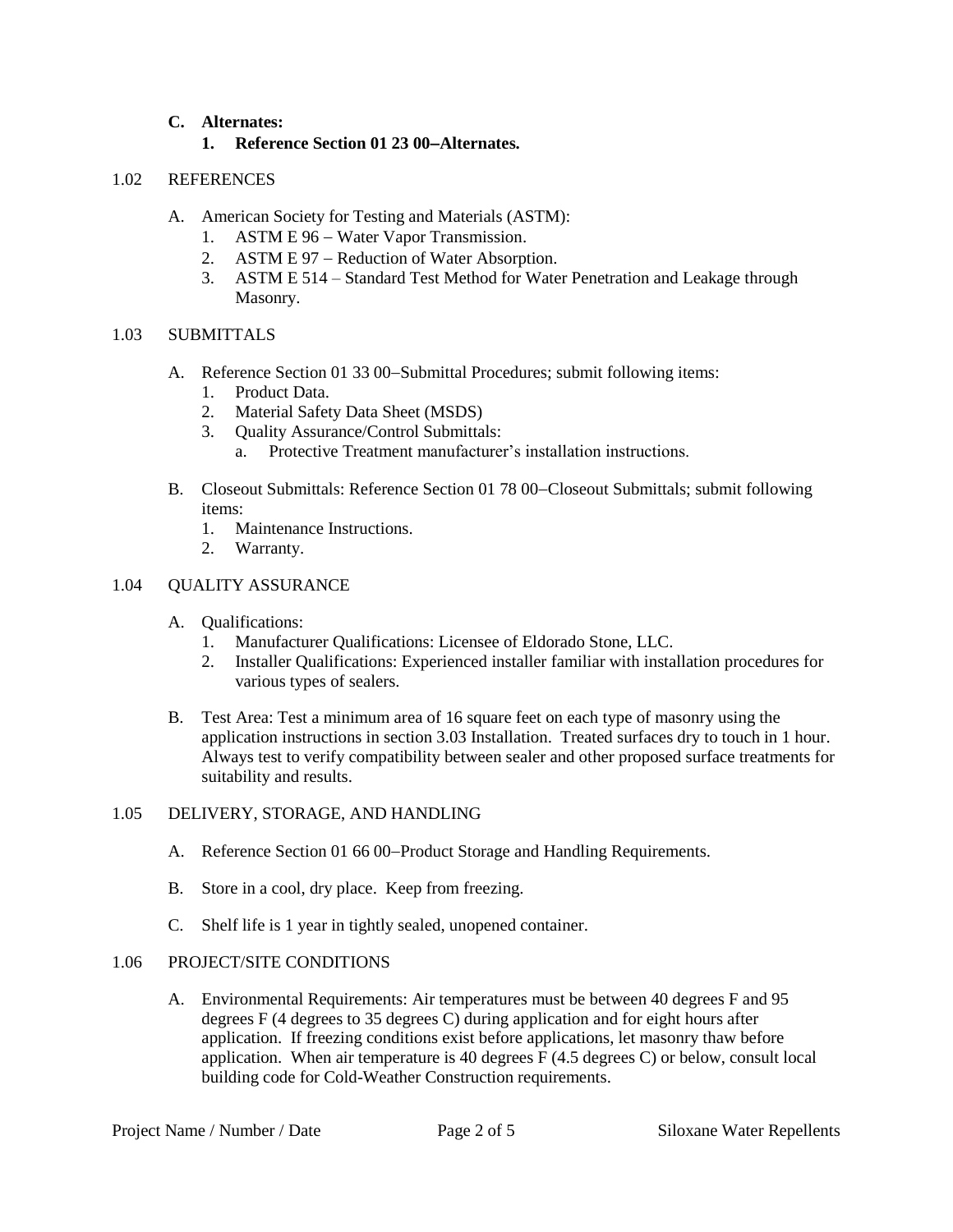#### 1.07 WARRANTY

A. Warranty: Manufacturer's standard warranty coverage against defects in materials when installed in accordance with manufacturer's installation instructions. Standard warranty also covers a shelf life of 1 year in tightly sealed, unopened container.

## **PART 2 - PRODUCTS**

### 2.01 MANUFACTURER

A. Eldorado Stone, LLC Tel: (800) 925-1491 1370 Grand Ave., Bldg. B Fax: (760) 736-8890

San Marcos, CA 92069 E-Mail: [customerservice@eldoradostone.com](mailto:customerservice@eldoradostone.com) Website: [www.eldoradostone.com](http://www.eldoradostone.com/)

INSERT NAME, ADDRESS AND CONTACT INFORMATION OF LOCAL DISTRIBUTOR BELOW.

1. Manufacturer's Distributor:

### 2.02 MATERIALS

- A. Product Description: CraftShield Manufactured Stone Veneer Protective Treatment is a prediluted, penetrating, breathable, and water-based siloxane water repellent. This product is designed for use on concrete and most masonry surfaces, including Eldorado Stone and Eldorado Brick veneer. The product chemically bonds to the masonry surface to help resist staining, spalling, cracking and other damage related to water intrusion. Suitable for both interior and exterior applications, this product is low odor and alkaline-stable.
- B. Product Technical Information:
	- 1. Form: White milky liquid
	- 2. Specific Gravity: 0.996
	- 3.  $pH: 4-5$
	- 4. Weight per gallon: 8.29 pounds
	- 5. Active content: 7%
	- 6. Total solids: 4% ASTM D 5095
	- 7. Flash point: >212 degrees F (>100 degrees C) ASTM D 3278
	- 8. Freeze point: 32 degrees F (0 degrees C)
	- 9. Shelf life: 1 year in tightly sealed, unopened container
	- 10. VOC Content: Complies with all known national, state, and district AIM VOC regulations
- C. Product Limitations
	- 1. Product will not keep water out of cracks, defects or open joints.
	- 2. Not for below-grade applications.
	- 3. Not suitable for application to synthetic resin paints, gypsum, or other non-masonry surfaces. The product may interfere with adhesion of paints and coatings. Always test for compatibility.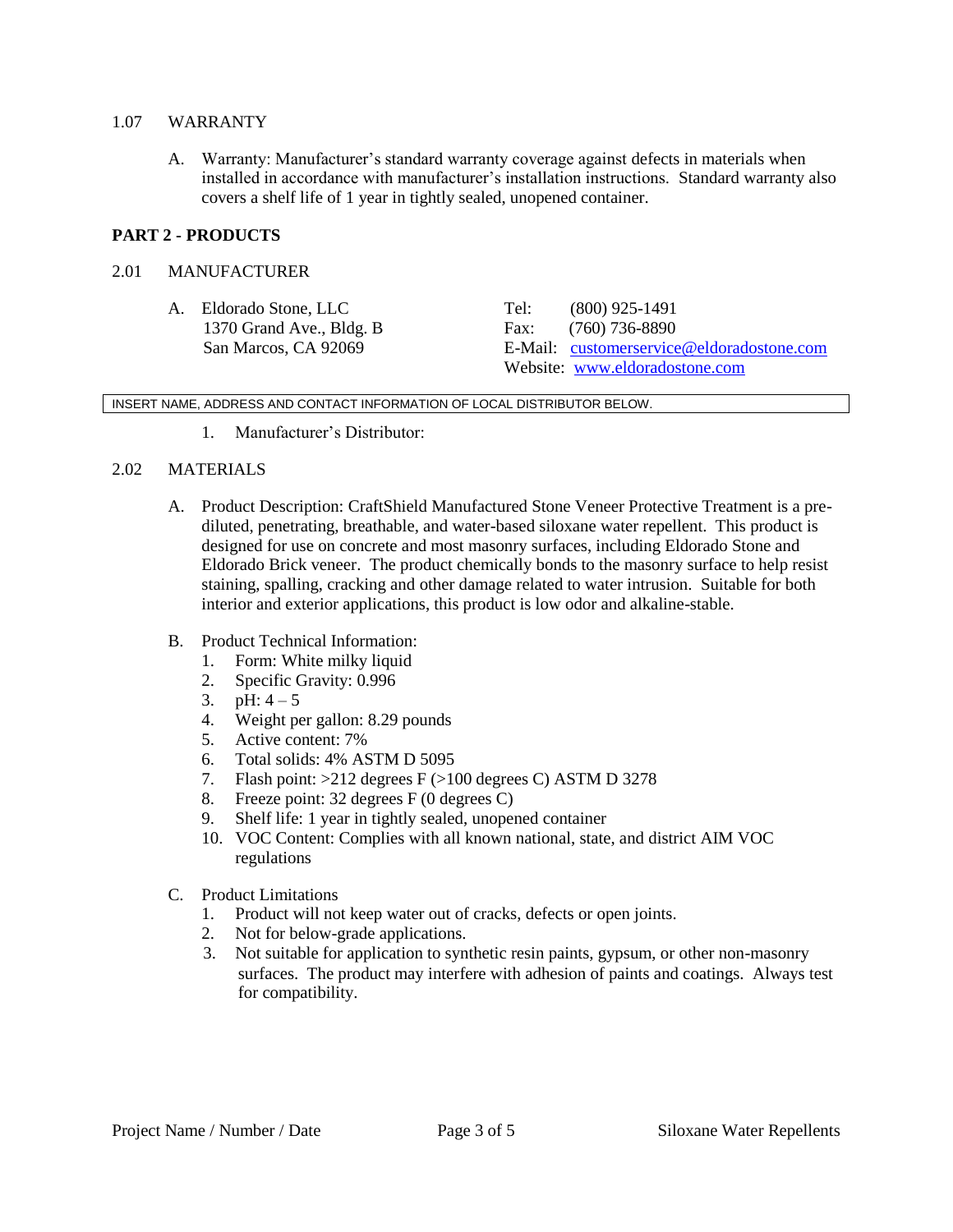## **PART 3 - EXECUTION**

#### 3.01 EXAMINATION

- A. Examine substrates upon which work will be installed.
- B. Coordinate with responsible entity to perform corrective work on unsatisfactory substrates.
- C. Thoroughly read section 3.02 Preparation and section 3.03 Installation prior to beginning application.
- D. Commencement of work by installer is acceptance of substrate.

#### 3.02 PREPARATION

- A. Do not dilute or alter the product. Product is pre-diluted to the proper concentration.
- B. Protection: Protect adjacent people, vehicles, property, plants, windows, and all nonmasonry surfaces from product, splash, residue, fumes, and wind drift. Protect and divert foot and auto traffic.
- C. Surface Preparation: Clean newly constructed and repointed surfaces before application in accordance with masonry veneer manufacturer's instructions. The surface should be allowed to dry such that the surface is visibly dry.

#### 3.03 INSTALLATION

- A. Vertical Application Instructions:
	- 1. Spray: Apply with low-pressure sprayer (<50psi). Fan tips are recommended. Saturate from the bottom up, creating a 4" to 8" rundown below the contact point. Let the first application penetrate for 5 to 10 minutes. Saturate again; however, less will be needed for the second coat.
	- 2. Brush or Roller: Saturate uniformly. Let the first application penetrate for 5 to 10 minutes. Brush out runs and drips that do not penetrate.
- B. Dense Surface Application Instructions: Apply a single coat. Use enough to completely wet surface without creating drips, puddles, or rundowns. Do not over-apply. Test for application rate prior to application.
- C. Horizontal Application Instructions: Saturate in a single application. Use enough to keep the surface wet for 2 to 3 minutes before penetration. Broom out puddles until puddles soak in to surface.

### 3.04 POST APPLICATION AND CLEANING

- A. Reference Section 01 74 00–Cleaning and Waste Management.
- B. Remove protective coverings from adjacent work.
- C. Protect surfaces from rainfall for 6 hours following application. Sealer gains waterrepellency properties after 72 hours.